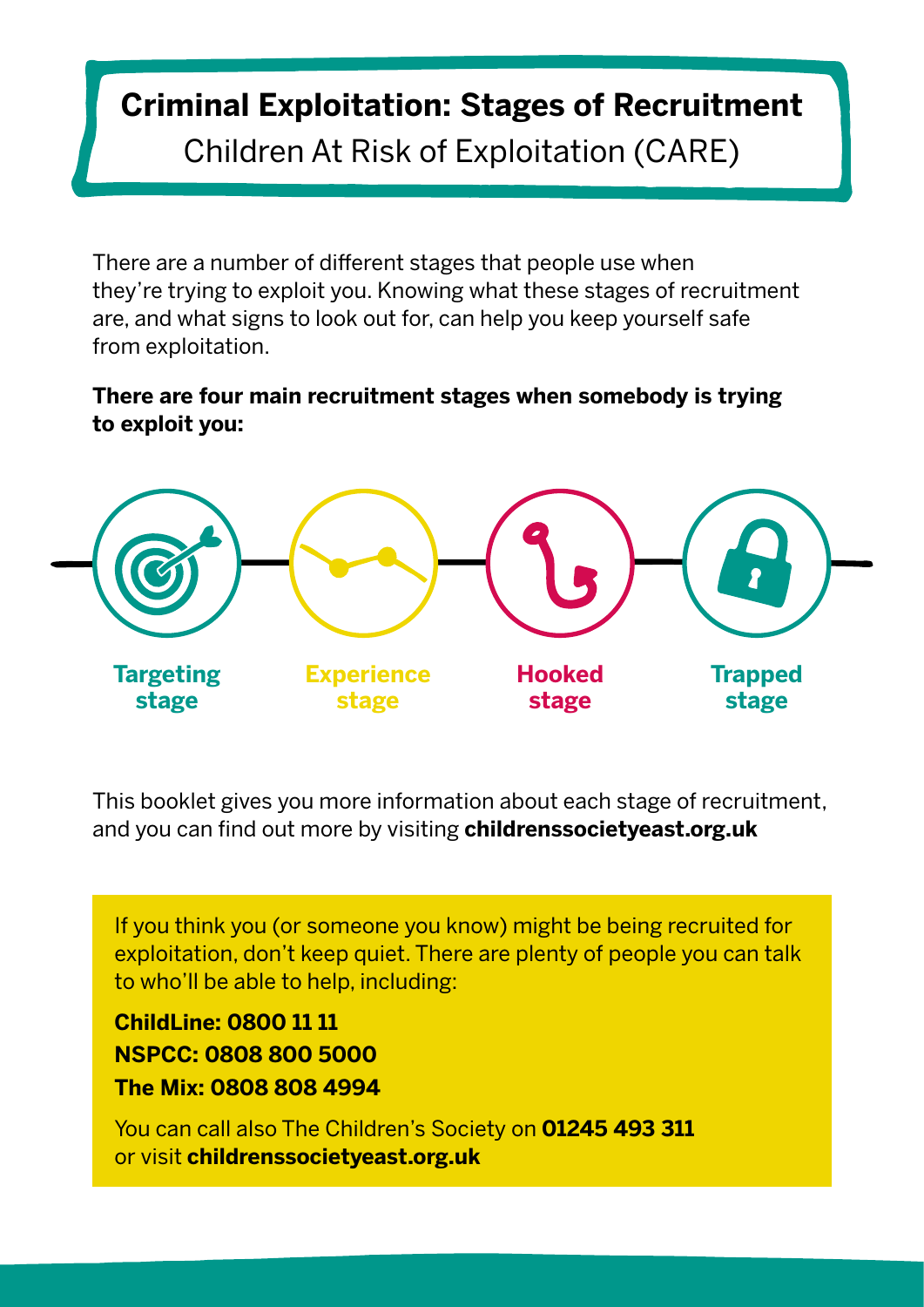## **Targeting stage**



This is when a person targets a young person who is vulnerable, as this reduces their chances of getting caught. They pick their targets based on things like your age, strength or situation. **Signs of this stage include a person:** 

- Observing you
- $*$  Finding out your vulnerabilities, needs and wants
- $*$  Selecting you as a target
- $*$  Glamourising their lifestyle to you
- $*$  Gaining and developing your trust
- $*$  Sharing information about you with other members of their gang
- $*$  Recruiting you to their gang or friendship group
- Marking you out as someone to watch

#### **Experience stage**

This stage is where this person might try to get you used to their lifestyle, or train you up in what they're doing. **At this stage a person might:**

- Make you feel wanted
- $*$  Give you gifts and rewards
- $*$  Include you in lots of things
- $*$  Test out your loyalty
- $*$  Listen to you and remember what you say
- $*$  Offer you protection
- $*$  Relate to you and offer you advice
- $*$  Give you a sense of belonging
- $*$  Praise you, or ask you to praise them
- $*$  Give you a weapon
- $*$  Introduce you to more established members of their gang
- \* Ask to see the skills they've taught you, and test you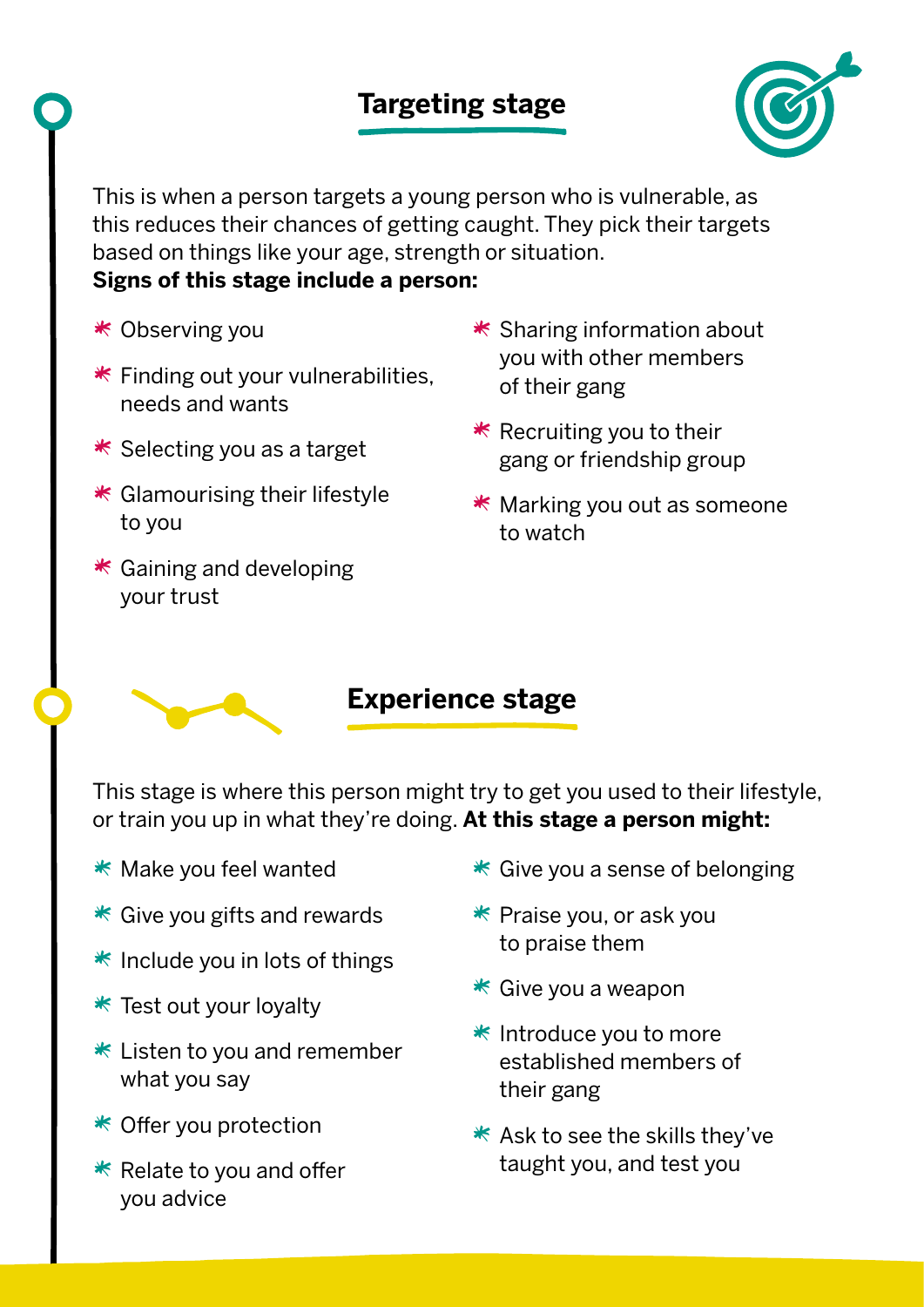## **Hooked stage**



This is the stage where the person will make you feel like you're a member of their gang, even though actually they're just exploiting you for their own gain. **Signs that you're in the hooked stage of being exploited can include:**

- $*$  You having an identity in the group
- $*$  You being given a bigger role in the group (so you may have people running for you)
- $*$  You getting more responsibilities within the group eg more money
- $*$  You might be encouraged to engage in thrill seeking behaviour
- $*$  You might be asked to commit low level crimes
- $*$  You might feel more powerful (although this may not be the reality)
- $*$  You might feel you've made a progression in the group (although this may not be the reality)
- $*$  Others may know your name, helping you feel more powerful (but this can result in rivalry)
- $*$  Your exploiter might create a dependency
- $*$  Exposure of possible consequences to your actions
- $*$  You might be given access to information
- $*$  Engaging in activities such as drugs, alcohol and sexual behaviour
- $*$  Asking for favours
- $*$  Keeping secrets
- $*$  Asking you to recruit others to the gang
- $*$  Involvement with trap houses